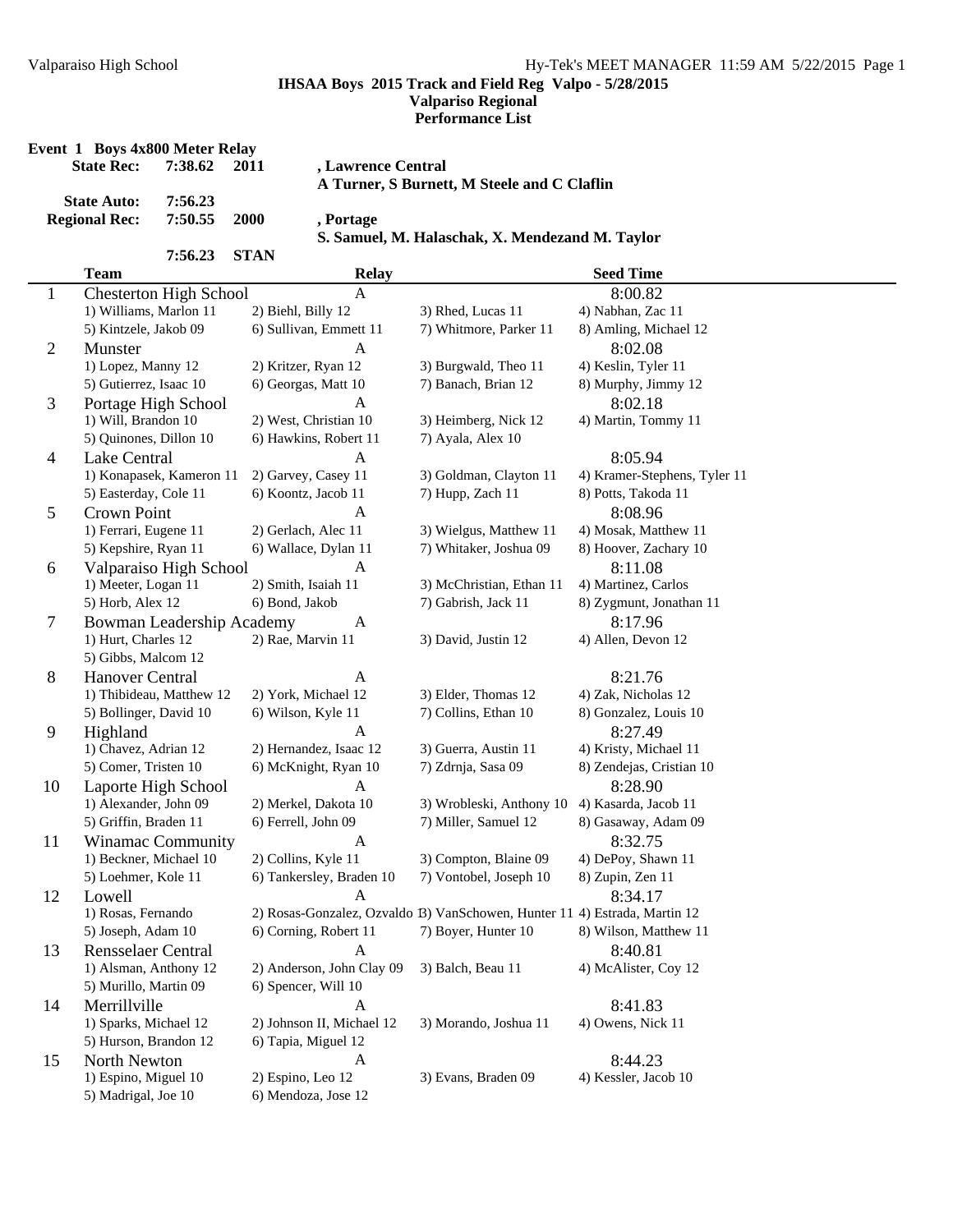**Performance List**

|                  | Event 1  (Boys 4x800 Meter Relay)<br><b>Team</b>                 |       |             |                          | <b>Relay</b>       |                                           | <b>Seed Time</b>      |             |
|------------------|------------------------------------------------------------------|-------|-------------|--------------------------|--------------------|-------------------------------------------|-----------------------|-------------|
| 16               | Knox                                                             |       |             |                          | A                  |                                           | 8:45.28               |             |
|                  | 1) Carlson, Cody 12                                              |       |             | 2) Frederick, Michael 09 |                    | 3) Heineman, Jacob 10                     | 4) Hernandez, Seth 10 |             |
|                  | 5) Jordan, Austin 11                                             |       |             | 6) Kender, Noah 09       |                    | 7) Posey, Anthony 09                      | 8) Watts, Preston 10  |             |
|                  |                                                                  |       |             |                          |                    |                                           |                       |             |
|                  | Event 2 Boys 110 Meter Hurdles High Prelims<br><b>State Rec:</b> | 13.64 | 1976        |                          |                    | Jerry Hill, Indpls Arsenal Technical      |                       |             |
|                  | <b>State Auto:</b>                                               | 14.85 |             |                          |                    |                                           |                       |             |
|                  | <b>Regional Rec:</b>                                             | 13.80 | 1975        |                          |                    | <b>Greg Robertson, SB LaSalle</b>         |                       |             |
|                  |                                                                  | 14.85 | <b>STAN</b> |                          |                    |                                           |                       |             |
|                  | <b>Name</b>                                                      |       |             |                          | <b>Year School</b> |                                           | <b>Seed Time</b>      |             |
| $\mathbf{1}$     | Smallwood, Makiyah                                               |       |             |                          |                    | 10 Michigan City High School              | 14.68                 | <b>STAN</b> |
| $\boldsymbol{2}$ | Finley, Daveon                                                   |       |             |                          |                    | 10 Portage High School                    | 14.78                 | <b>STAN</b> |
| 3                | Sebben, Taylor                                                   |       |             |                          |                    | 12 Portage High School                    | 14.83                 | <b>STAN</b> |
| $\overline{4}$   | Staples, Ben                                                     |       |             | 11                       |                    | Valparaiso High School                    | 14.99                 |             |
| 5                | Jen, Kyle                                                        |       |             | 11                       | Munster            |                                           | 15.43                 |             |
| 6                | Grady, Troy                                                      |       |             | 12                       | Crown Point        |                                           | 15.43                 |             |
| $\boldsymbol{7}$ | Hutton, Jorge                                                    |       |             | 12                       |                    | Bowman Leadership Academy                 | 15.46                 |             |
| 8                | Tucker, Anthony                                                  |       |             | 11                       | Merrillville       |                                           | 15.60                 |             |
| 9                | Tuzinski, Colton                                                 |       |             | 11                       |                    | <b>Chesterton High School</b>             | 15.71                 |             |
| 10               | Robison, Brandon                                                 |       |             |                          | 12 Hobart          |                                           | 15.75                 |             |
| 11               | Roberts, Milton                                                  |       |             |                          | 09 Crown Point     |                                           | 15.80                 |             |
| 12               | Schumacher, Zack                                                 |       |             |                          |                    | 12 North Judson-San Pierre                | 15.99                 |             |
| 13               | Lang, Malcolm                                                    |       |             |                          |                    | 10 Hammond Gavit                          | 16.11                 |             |
| 14               | Tillema, Gavin                                                   |       |             |                          |                    | 09 Kankakee Valley                        | 16.13                 |             |
| 15               | Renton, Samuel                                                   |       |             |                          | Griffith<br>11     |                                           | 16.24                 |             |
| 16               | Beard, Shadoe                                                    |       |             |                          | 10 North Newton    |                                           | 16.38                 |             |
|                  | Event 3 Boys 100 Meter Dash Prelims                              |       |             |                          |                    |                                           |                       |             |
|                  | <b>State Rec:</b>                                                | 10.31 | 1981        |                          |                    | Jerome Harrison, Jeffersonville           |                       |             |
|                  | <b>State Auto:</b>                                               | 11.09 |             |                          |                    |                                           |                       |             |
|                  | <b>Regional Rec:</b>                                             | 10.43 | 2012        |                          |                    | <b>Cornelius Strickland, Bowman Leade</b> |                       |             |
|                  |                                                                  | 11.09 | <b>STAN</b> |                          |                    |                                           |                       |             |
|                  | <b>Name</b>                                                      |       |             |                          | <b>Year School</b> |                                           | <b>Seed Time</b>      |             |
| $\mathbf{1}$     | Adams, Dontae                                                    |       |             |                          |                    | 12 Hammond Gavit                          | 10.75                 | <b>STAN</b> |
| $\overline{2}$   | Wesby, Barrie                                                    |       |             |                          | 12 Gary West Side  |                                           | 10.80                 | <b>STAN</b> |
| 3                | Honaker, Wess                                                    |       |             |                          | 12 Crown Point     |                                           | 10.82                 | <b>STAN</b> |
| 4                | Sims, Carlton                                                    |       |             |                          | 12 Gary West Side  |                                           | 10.85                 | <b>STAN</b> |
| 5                | Lockridge, Matthew                                               |       |             |                          |                    | 11 Michigan City High School              | 10.90                 | <b>STAN</b> |
| 6                | Proctor, Jeff                                                    |       |             |                          | 11 Munster         |                                           | 10.98                 | <b>STAN</b> |
| $\boldsymbol{7}$ | Howard, Lee                                                      |       |             |                          |                    | 12 Hammond Bishop Noll Institute          | 10.99                 | <b>STAN</b> |
| $8\,$            | Walker, Xaxier                                                   |       |             |                          |                    | 11 Bowman Leadership Academy              | 11.02                 | <b>STAN</b> |
| 9                | Sykes, Charles                                                   |       |             |                          | 12 Lake Central    |                                           | 11.14                 |             |
| 10               | Barilla, Miles                                                   |       |             | 11                       | Munster            |                                           | 11.15                 |             |
| 11               | Johnson, Dylan                                                   |       |             | 11                       |                    | Valparaiso High School                    | 11.18                 |             |
| 12               | Bartolomeo, Bryce                                                |       |             | 12                       |                    | Valparaiso High School                    | 11.26                 |             |
| 13               | Lemmons, Brett                                                   |       |             |                          |                    | 10 Morgan Township                        | 11.28                 |             |
| 14               | Pavloski, Anthony                                                |       |             |                          | 10 Lake Central    |                                           | 11.30                 |             |
| 15               | Feck, Kyle                                                       |       |             |                          | 12 Boone Grove     |                                           | 11.45                 |             |
| 16               | Philbrook, Eric                                                  |       |             |                          |                    | 12 Kankakee Valley                        | 11.55                 |             |
|                  |                                                                  |       |             |                          |                    |                                           |                       |             |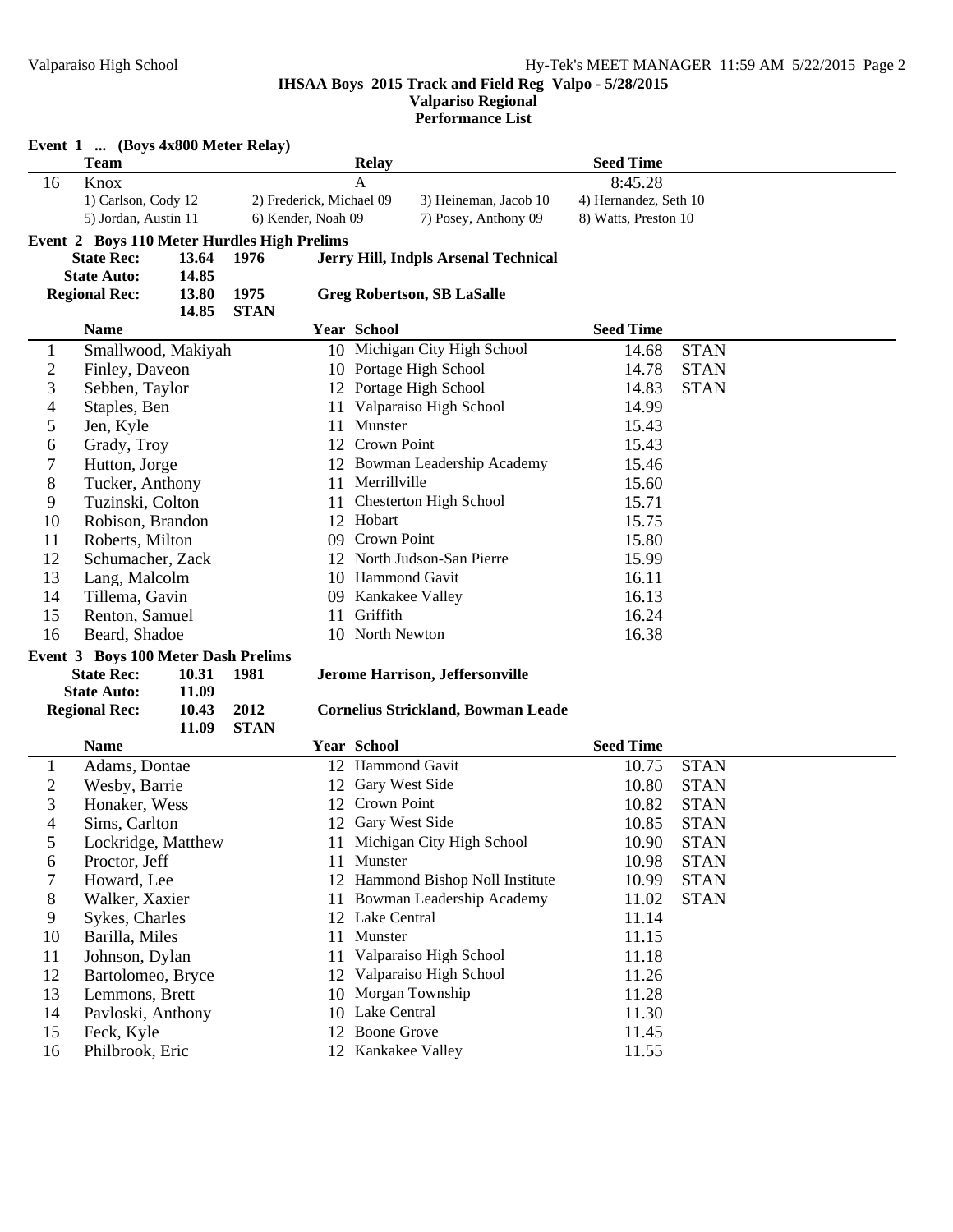**Performance List**

|                | Event 4 Boys 1600 Meter Run    |         |             |    |                                  |                  |  |  |  |
|----------------|--------------------------------|---------|-------------|----|----------------------------------|------------------|--|--|--|
|                | <b>State Rec:</b>              | 4:03.00 | 2011        |    | <b>Austin Mudd, Center Grove</b> |                  |  |  |  |
|                | <b>State Auto:</b>             | 4:16.50 |             |    |                                  |                  |  |  |  |
|                | <b>Regional Rec:</b>           | 4:11.10 | 1975        |    | Carey Pinkowski, Hammond High    |                  |  |  |  |
|                |                                | 4:16.50 | <b>STAN</b> |    |                                  |                  |  |  |  |
|                | <b>Name</b>                    |         |             |    | <b>Year School</b>               | <b>Seed Time</b> |  |  |  |
| 1              | Marsh, Mat                     |         |             |    | 12 Portage High School           | 4:22.66          |  |  |  |
| $\overline{c}$ | Kampf, David                   |         |             |    | 12 New Prairie High School       | 4:26.56          |  |  |  |
| 3              | Zak, Nicholas                  |         |             | 12 | Hanover Central                  | 4:26.76          |  |  |  |
| $\overline{4}$ | Quinones, Dillon               |         |             |    | 10 Portage High School           | 4:27.73          |  |  |  |
| 5              | Hupp, Zach                     |         |             |    | 11 Lake Central                  | 4:29.02          |  |  |  |
| 6              | Adams, Jacob                   |         |             |    | 10 Michigan City High School     | 4:29.52          |  |  |  |
| 7              | Miller, Samuel                 |         |             |    | 12 Laporte High School           | 4:29.53          |  |  |  |
| 8              | Flannery, Bryan                |         |             |    | 11 Laporte High School           | 4:29.87          |  |  |  |
| 9              | Kepshire, Ryan                 |         |             | 11 | <b>Crown Point</b>               | 4:29.98          |  |  |  |
| 10             | Wilson, Matthew                |         |             |    | 11 Lowell                        | 4:35.30          |  |  |  |
| 11             | Collins, Kyle                  |         |             | 11 | <b>Winamac Community</b>         | 4:36.68          |  |  |  |
| 12             | Lopez, Manny                   |         |             | 12 | Munster                          | 4:37.03          |  |  |  |
| 13             | Chapman, Cameron               |         |             | 09 | Morgan Township                  | 4:40.43          |  |  |  |
| 14             | Kristy, Michael                |         |             | 11 | Highland                         | 4:42.60          |  |  |  |
| 15             | Guerra, Austin                 |         |             | 11 | Highland                         | 4:44.27          |  |  |  |
| 16             | Tankersley, Braden             |         |             |    | 10 Winamac Community             | 4:49.69          |  |  |  |
|                | Event 5 Boys 4x100 Meter Relay |         |             |    |                                  |                  |  |  |  |

**State Rec: 41.02 1982 , Gary Roosevelt**

# **D. Young, J. Patrick, G. Moore and A. Price**

**State Auto:** 42.65<br> **Regional Rec:** 41.43 5/29/2014

**42.65 STAN**

**Gary West Side, WS B Wesby, C Sims, L Johnson, J Johnson**

|   | <b>Team</b>                                         | <b>Relay</b>              |                                              | <b>Seed Time</b>      |
|---|-----------------------------------------------------|---------------------------|----------------------------------------------|-----------------------|
|   | Munster                                             | A                         |                                              | <b>STAN</b><br>42.43  |
|   | 1) Lucito, Dom 12                                   | 2) Barilla, Miles 11      | 3) Gutwein, Seth 12                          | 4) Proctor, Jeff 11   |
|   | 5) Bleza, Nick 12                                   | 6) Marcus, Matt 10        | 7) Charles, Chris 11                         | 8) Warren, Jack 11    |
| 2 | Lake Central                                        | A                         |                                              | <b>STAN</b><br>42.63  |
|   | 1) Pavloski, Anthony 10                             | 2) Smelser, Shane 12      | 3) Sykes, Charles 12                         | 4) Gomez, Ethan 12    |
|   | 5) Lucas, Nick 10                                   | 6) Benson, Josh 10        | 7) Benson, Jared 12                          | 8) Giles, Anthony 10  |
| 3 | Portage High School                                 | A                         |                                              | 42.78                 |
|   | 1) Sebben, Taylor 12                                | 2) Burnett, Alec 12       | 3) Ratliff, Jeremiah 11                      | 4) Gauldin, Elijah 10 |
|   | 5) Milledge, Greg 09                                | 6) Finley, Daveon 10      | 7) Buckmaster, Tommy 12                      | 8) Nieves, Jared 12   |
| 4 | Valparaiso High School                              | A                         |                                              | 42.90                 |
|   | 1) Bartolomeo, Bryce 12                             | 2) Johnson, Dylan 11      | 3) McGrath, Liam 12                          | 4) Sperry, Travis 11  |
|   | 5) Bond, Jakob                                      | 6) Carpenter, Tony 12     | 7) Foust, Adam 12                            | 8) Wallace, Jacob 12  |
| 5 | Michigan City High School                           | A                         |                                              | 42.93                 |
|   | 1) Brooks, Malik 12                                 | 2) Lockridge, Matthew 11  | 3) Hienz-Hodgson, Envoy 14) Jensen, Dylan 11 |                       |
|   | 5) Jones, Dominique 10                              | 6) Cain-Veasey, Aryuan 10 | 7) Sharma, Anand 12                          | 8) Young, D'Mariay 10 |
| 6 | Bowman Leadership Academy                           | A                         |                                              | 43.10                 |
|   | 1) Schiele, Martin Fritzdell 112) Walker, Xaxier 11 |                           | 3) Hubbard, Michael 12                       | 4) Hutton, Jorge 12   |
|   | 5) Rae, Marvin 11                                   | 6) Hurt, Charles 12       |                                              |                       |
| 7 | Crown Point                                         | A                         |                                              | 43.13                 |
|   | 1) Shoemaker, Garret 11                             | 2) Harrell, Rionte 11     | 3) Honaker, Wess 12                          | 4) Stewart, Zach 10   |
|   | 5) Kyles, Devion 11                                 | 6) Muniz, Marc 11         | 7) Harrell, Robert 11                        | 8) Koehn, Taylor 12   |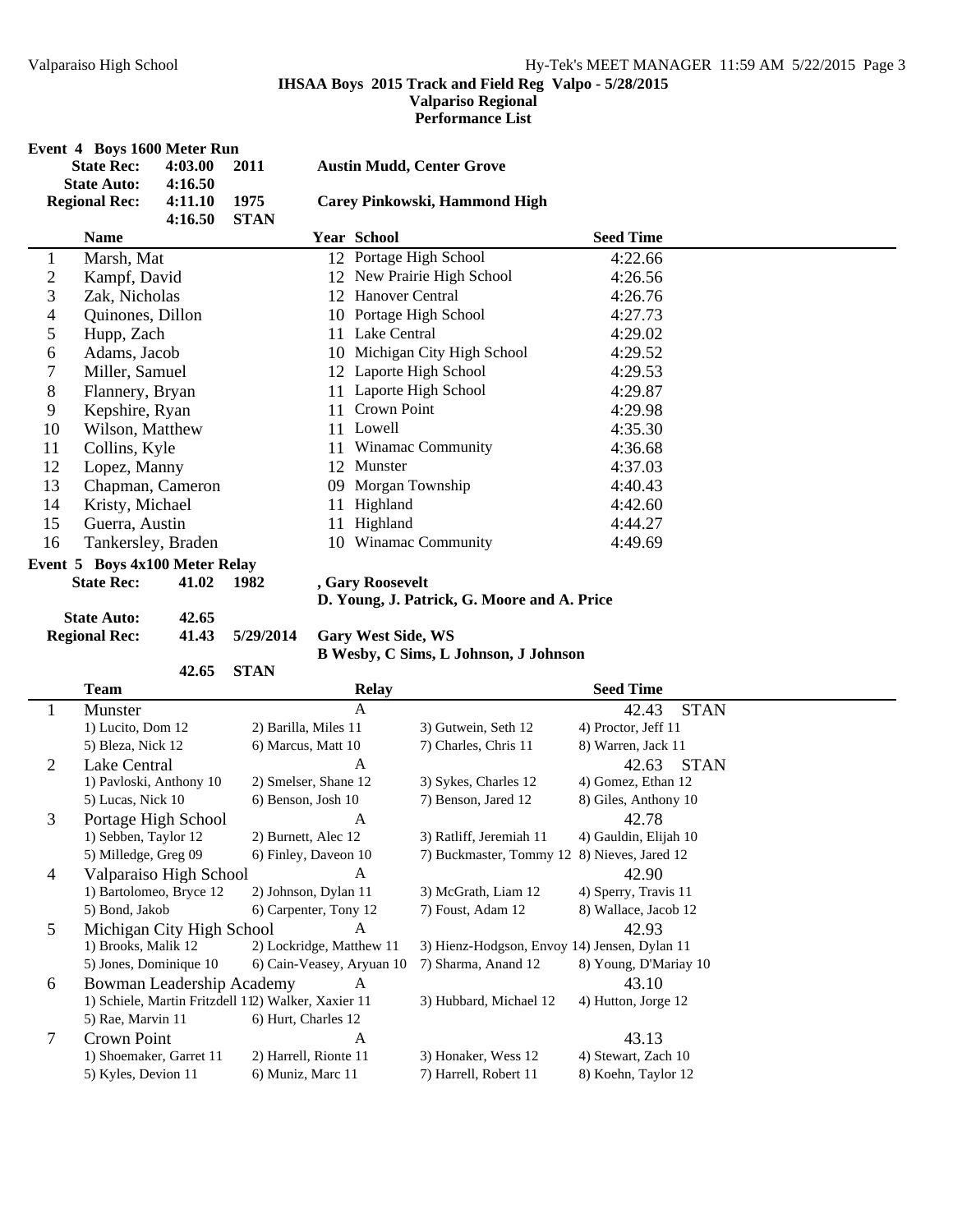#### **IHSAA Boys 2015 Track and Field Reg Valpo - 5/28/2015 Valpariso Regional Performance List**

# **Event 5 ... (Boys 4x100 Meter Relay)**

|                  | <b>Team</b>                   |                         | <b>Relay</b>       |                              | <b>Seed Time</b>               |             |  |
|------------------|-------------------------------|-------------------------|--------------------|------------------------------|--------------------------------|-------------|--|
| 8                | Gary West Side                |                         | A                  |                              | 43.14                          |             |  |
|                  | 1) Wesby, Barrie 12           | 2) Sims, Carlton 12     |                    | 3) Buggs, Daronte 12         | 4) Jackson, Terry 12           |             |  |
|                  | 5) Porter, Klayton 10         | 6) Thurston, Juwan 11   |                    | 7) Barnes, Darius 12         | 8) Williams, Donte 09          |             |  |
| 9                | Merrillville                  |                         | $\mathbf{A}$       |                              | 43.40                          |             |  |
|                  | 1) Thompson, Matthew 11       | 2) Ferrell, Garrett 12  |                    | 3) Wheeler, JoRale 11        | 4) Robinson, Jonathan 12       |             |  |
|                  | 5) Sales, Brian 12            | 6) Downs, Jordan 12     |                    | 7) Thornton, Isaiah 11       | 8) Harris-Jackson, Montrell 1. |             |  |
| 10               | <b>Chesterton High School</b> | $\mathbf{A}$            |                    |                              | 44.05                          |             |  |
|                  | 1) Corzan, Braden 09          | 2) Corzan, Darren 10    |                    | 3) Flores, Philip 10         | 4) Wissing, Kevin 11           |             |  |
|                  | 5) Raffin, Dominic 12         | 6) Razo, Louie 09       |                    | 7) Stento, Joe 11            | 8) Fulk, Keegan                |             |  |
| 11               | North Judson-San Pierre       |                         | A                  |                              | 44.96                          |             |  |
|                  | 1) Elder, Justin 11           | 2) Morrow, Cameron 11   |                    | 3) Pitts, Mavrick 12         | 4) Schumacher, Zack 12         |             |  |
|                  | 5) Wilde, Brennan 11          | 6) Wilde, Brice 11      |                    |                              |                                |             |  |
| 12               | Hobart                        |                         | A                  |                              | 45.18                          |             |  |
|                  | 1) Cordero, Luis 11           | 2) Mercado, Elijah 11   |                    | 3) Hume, Dane 11             | 4) James, Brandon 10           |             |  |
|                  | 5) Crayton, Charles           | 6) Washington, Emari 10 |                    |                              |                                |             |  |
| 13               | Laporte High School           |                         | A                  |                              | 45.32                          |             |  |
|                  | 1) Williams, Dion 11          | 2) Cave, Tyler 11       |                    | 3) Cole, Jacob 10            | 4) Littlejohn, Gregory 12      |             |  |
|                  | 5) Sanders, Drake 12          | 6) Brock, Austin 12     |                    |                              |                                |             |  |
| 14               | North Newton                  |                         | A                  |                              | 45.44                          |             |  |
|                  | 1) Beard, Shadoe 10           | 2) Cooper, Jake 12      |                    | 3) Davis, Harvey 10          | 4) Thrasher, William 10        |             |  |
|                  | 5) Vendiola, Christian 10     | 6) Walsh, Evan 09       |                    |                              |                                |             |  |
| 15               | Lowell                        |                         | $\mathbf{A}$       |                              | 45.67                          |             |  |
|                  | 1) Belt, Austin 12            | 2) Espravnik, Trevor 10 |                    | 3) Jusevitch, Jordan         | 4) Kreczmer, Timothy 12        |             |  |
|                  | 5) Galvan, Zacharias 10       | 6) Knoblich, Joshua 11  |                    | 7) Greenholt, Tucker         | 8) Sekuloski, Ben 11           |             |  |
| 16               | Kankakee Valley               |                         | $\mathbf{A}$       |                              | 45.98                          |             |  |
|                  | 1) Almira, Rhenz 12           | 2) Buckmaster, Adam 10  |                    | 3) Dahn, David 10            | 4) Fisher, Riley 11            |             |  |
|                  | 5) Gutierrez, Oscar 11        | 6) Philbrook, Eric 12   |                    | 7) Tillema, Isaac 11         | 8) Tillema, Gavin 09           |             |  |
|                  | Event 6 Boys 400 Meter Dash   |                         |                    |                              |                                |             |  |
|                  | <b>State Rec:</b><br>46.99    | 2002                    |                    | David Neville, Merrillville  |                                |             |  |
|                  | <b>State Auto:</b><br>49.42   |                         |                    |                              |                                |             |  |
|                  | <b>Regional Rec:</b><br>47.41 | 2002                    |                    | David Neville, Merrillville  |                                |             |  |
|                  | 49.42                         | <b>STAN</b>             |                    |                              |                                |             |  |
|                  | <b>Name</b>                   |                         | <b>Year School</b> |                              | <b>Seed Time</b>               |             |  |
| $\mathbf{1}$     | Sales, Brian                  |                         | 12 Merrillville    |                              | 48.93                          | <b>STAN</b> |  |
| $\boldsymbol{2}$ | Greiner, Austin               |                         |                    | 12 Wheeler High School       | 50.03                          |             |  |
| 3                | Chavez, Tim                   |                         | 12 Munster         |                              | 50.33                          |             |  |
| 4                | Goldman, Clayton              |                         | 11 Lake Central    |                              | 50.38                          |             |  |
| 5                | Rae, Marvin                   |                         |                    | 11 Bowman Leadership Academy | 50.88                          |             |  |
|                  | Martin, Tommy                 | 11                      |                    | Portage High School          | 50.89                          |             |  |
| 6<br>7           | Kyles, Devion                 | 11                      | Crown Point        |                              | 50.93                          |             |  |
|                  |                               |                         | Andrean            |                              |                                |             |  |
| 8                | McCully, Kewan                | 12                      |                    |                              | 50.98                          |             |  |
| 9                | Marcus, Matt                  | 10                      | Munster            |                              | 51.06                          |             |  |
| 10               | Helm III, Steven              | 11                      |                    | Valparaiso High School       | 51.21                          |             |  |
| 11               | Bowers, Jake                  | 11                      |                    | Covenant Christian (Demotte) | 51.57                          |             |  |
| 12               | Espino, Miguel                |                         | 10 North Newton    |                              | 51.82                          |             |  |
| 13               | Smith, Isaiah                 | 11                      |                    | Valparaiso High School       | 51.95                          |             |  |
| 14               | Nirtaut, Alec                 |                         | 12 Hanover Central |                              | 52.09                          |             |  |
| 15               | Benson, Josh                  |                         | 10 Lake Central    |                              | 52.20                          |             |  |
| 16               | Tillema, Isaac                | 11 Kankakee Valley      |                    |                              | 52.33                          |             |  |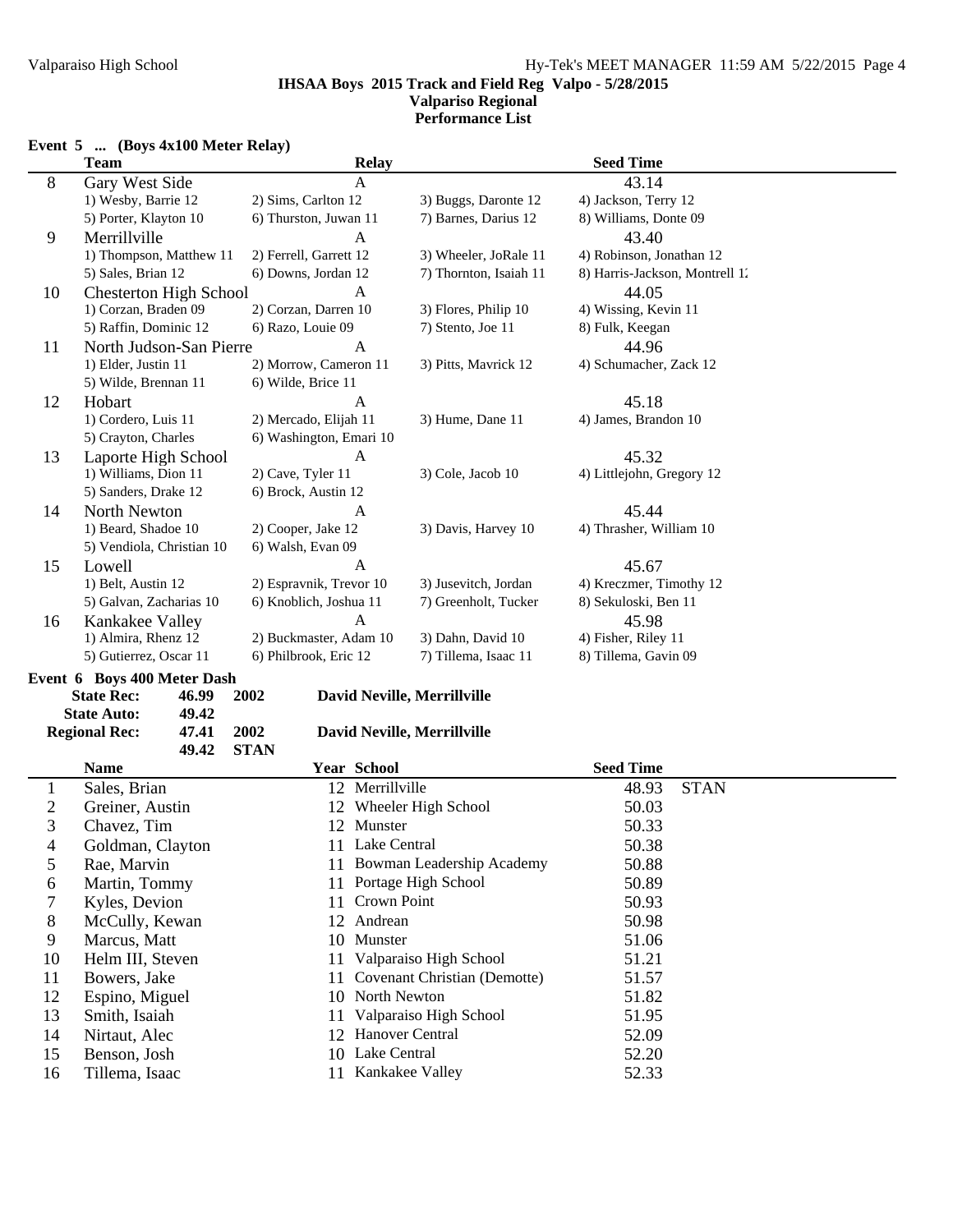**State Auto:** 1:55.36<br>Regional Rec: 1:53.20

# **IHSAA Boys 2015 Track and Field Reg Valpo - 5/28/2015**

# **Valpariso Regional**

#### **Performance List**

## **Event 7 Boys 300 Meter Hurdles Intermidate**

|                | 36.34<br><b>State Rec:</b><br>2005<br>38.78<br><b>State Auto:</b> |         |      | <b>Bryce Brown, Evansville Harrison</b> |                                  |                  |             |  |
|----------------|-------------------------------------------------------------------|---------|------|-----------------------------------------|----------------------------------|------------------|-------------|--|
|                | <b>Regional Rec:</b><br>37.97<br>2004<br>38.78<br><b>STAN</b>     |         |      | <b>Brian Kaluf, Lake Central</b>        |                                  |                  |             |  |
|                | <b>Name</b>                                                       |         |      |                                         | <b>Year School</b>               | <b>Seed Time</b> |             |  |
|                | Sebben, Taylor                                                    |         |      |                                         | 12 Portage High School           | 38.63            | <b>STAN</b> |  |
| 2              | Jen, Kyle                                                         |         |      | 11                                      | Munster                          | 40.56            |             |  |
| 3              | Robison, Brandon                                                  |         |      |                                         | 12 Hobart                        | 40.69            |             |  |
| $\overline{4}$ | Finley, Daveon                                                    |         |      |                                         | 10 Portage High School           | 40.76            |             |  |
| 5              | Moran, Donovin                                                    |         |      |                                         | 10 Hanover Central               | 41.00            |             |  |
| 6              | Smallwood, Makiyah                                                |         |      |                                         | 10 Michigan City High School     | 41.13            |             |  |
| 7              | Moser, Ryan                                                       |         |      | 11                                      | New Prairie High School          | 41.15            |             |  |
| $8\,$          | Thiel, Rich                                                       |         |      | 12                                      | Andrean                          | 41.24            |             |  |
| 9              | Lang, Malcolm                                                     |         |      | 10                                      | <b>Hammond Gavit</b>             | 41.48            |             |  |
| 10             | Soliday, Lucas                                                    |         |      | 12                                      | <b>Washington Township</b>       | 41.57            |             |  |
| 11             | Beard, Shadoe                                                     |         |      |                                         | 10 North Newton                  | 41.59            |             |  |
| 12             | Wallace, Jacob                                                    |         |      |                                         | 12 Valparaiso High School        | 41.77            |             |  |
| 13             | Salzeider, Eric                                                   |         |      |                                         | 10 Munster                       | 41.89            |             |  |
| 14             | Tracy, Noah                                                       |         |      |                                         | 11 Lake Central                  | 41.93            |             |  |
| 15             | McAlister, Coy                                                    |         |      |                                         | 12 Rensselaer Central            | 43.24            |             |  |
| 16             | Ingram, Dylan                                                     |         |      |                                         | 12 West Central                  | 44.50            |             |  |
|                | <b>Event 8 Boys 800 Meter Run</b>                                 |         |      |                                         |                                  |                  |             |  |
|                | <b>State Rec:</b>                                                 | 1:49.25 | 2011 |                                         | <b>Austin Mudd, Center Grove</b> |                  |             |  |

## **State Rec: 1:49.25 Austin Mudd 2011 , Center Grove**

### **Ken Menzyk, Hammond High**

|              |                                     | 1:55.26 | <b>STAN</b> |    |                                        |                  |             |
|--------------|-------------------------------------|---------|-------------|----|----------------------------------------|------------------|-------------|
|              | <b>Name</b>                         |         |             |    | Year School                            | <b>Seed Time</b> |             |
| $\mathbf{1}$ | Kampf, David                        |         |             |    | 12 New Prairie High School             | 1:58.64          |             |
| 2            | Mosak, Matthew                      |         |             | 11 | Crown Point                            | 1:59.23          |             |
| 3            | Nader, Alex                         |         |             | 12 | Wheeler High School                    | 1:59.49          |             |
| 4            | Heimberg, Nick                      |         |             | 12 | Portage High School                    | 2:00.11          |             |
| 5            | McChristian, Ethan                  |         |             | 11 | Valparaiso High School                 | 2:00.21          |             |
| 6            | Satoski, Owen                       |         |             | 12 | Andrean                                | 2:00.55          |             |
| 7            | York, Michael                       |         |             | 12 | Hanover Central                        | 2:00.83          |             |
| 8            | Burgwald, Theo                      |         |             | 11 | Munster                                | 2:01.16          |             |
| 9            | Will, Brandon                       |         |             |    | 10 Portage High School                 | 2:01.25          |             |
| 10           | Rhed, Lucas                         |         |             | 11 | <b>Chesterton High School</b>          | 2:01.26          |             |
| 11           | Rosas, Fernando                     |         |             |    | Lowell                                 | 2:01.58          |             |
| 12           | Hurt, Charles                       |         |             | 12 | Bowman Leadership Academy              | 2:01.97          |             |
| 13           | Lara, Justin                        |         |             | 12 | <b>Hammond Morton</b>                  | 2:02.56          |             |
| 14           | Crawley, Scott                      |         |             | 10 | Hebron                                 | 2:03.30          |             |
| 15           | Zupin, Zen                          |         |             | 11 | Winamac Community                      | 2:05.55          |             |
| 16           | Chapman, Cameron                    |         |             | 09 | Morgan Township                        | 2:06.17          |             |
|              | Event 9 Boys 200 Meter Dash Prelims |         |             |    |                                        |                  |             |
|              | <b>State Rec:</b>                   | 21.10   | 1982        |    | <b>Jeffery Patrick, Gary Roosevelt</b> |                  |             |
|              | <b>State Auto:</b>                  | 22.40   |             |    |                                        |                  |             |
|              | <b>Regional Rec:</b>                | 20.79   | 2002        |    | Mark Jelks, Gary West Side             |                  |             |
|              |                                     | 22.40   | <b>STAN</b> |    |                                        |                  |             |
|              | <b>Name</b>                         |         |             |    | Year School                            | <b>Seed Time</b> |             |
|              | Honaker, Wess                       |         |             |    | 12 Crown Point                         | 21.81            | <b>STAN</b> |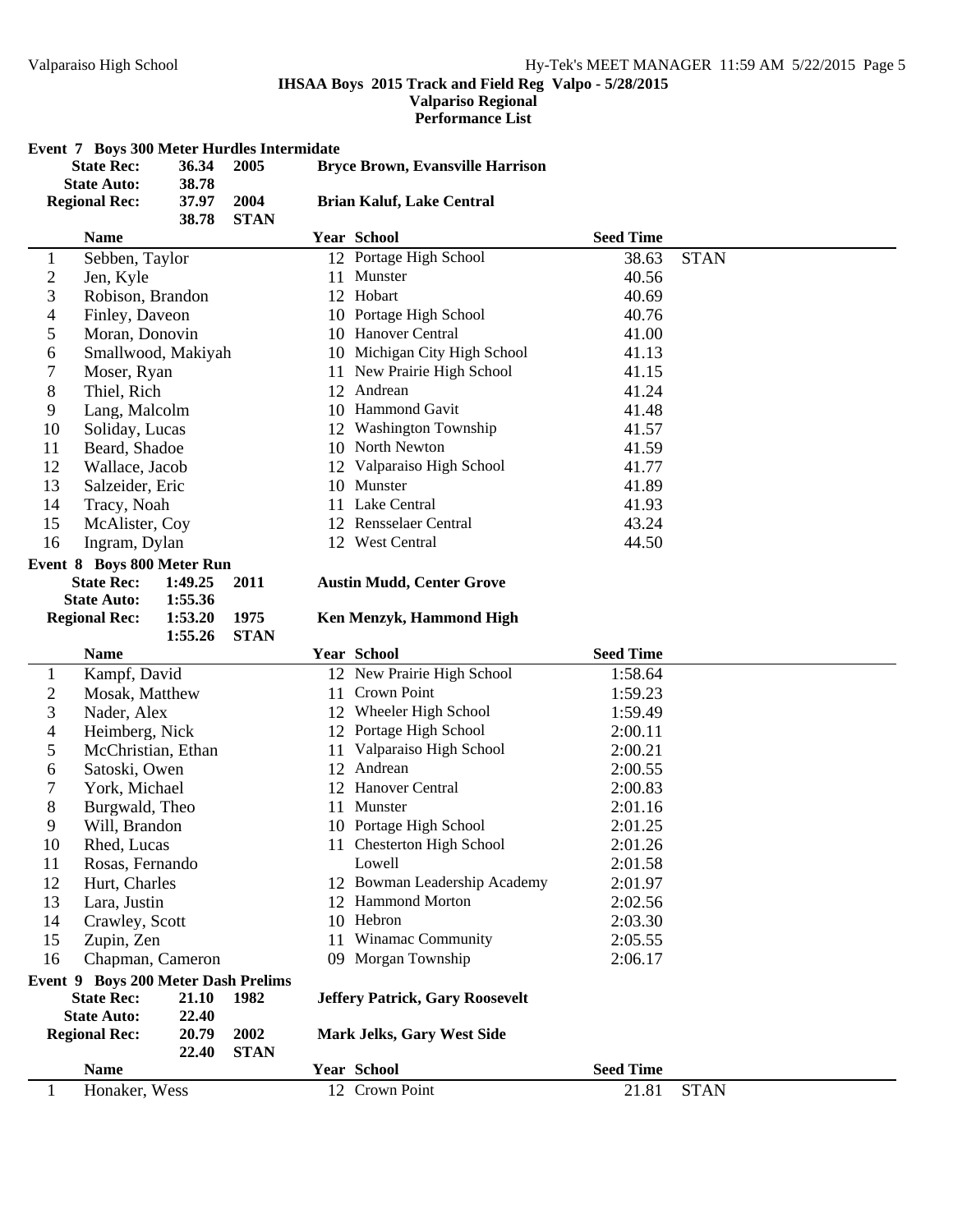**Performance List**

# **Event 9 ... (Boys 200 Meter Dash Prelims)**

|                | <b>Name</b>                  |         |             |    | <b>Year School</b>                                 | <b>Seed Time</b> |             |
|----------------|------------------------------|---------|-------------|----|----------------------------------------------------|------------------|-------------|
| $\overline{2}$ | Sims, Carlton                |         |             | 12 | Gary West Side                                     | 22.09            | <b>STAN</b> |
| 3              | Sykes, Charles               |         |             |    | 12 Lake Central                                    | 22.18            | <b>STAN</b> |
| 4              | Adams, Dontae                |         |             | 12 | Hammond Gavit                                      | 22.30            | <b>STAN</b> |
| 5              | Walker, Xaxier               |         |             | 11 | Bowman Leadership Academy                          | 22.33            | <b>STAN</b> |
| 6              | Wesby, Barrie                |         |             | 12 | Gary West Side                                     | 22.37            | <b>STAN</b> |
| 7              | Ratliff, Jeremiah            |         |             | 11 | Portage High School                                | 22.42            |             |
| 8              | Barilla, Miles               |         |             | 11 | Munster                                            | 22.44            |             |
| 9              | Sperry, Travis               |         |             | 11 | Valparaiso High School                             | 22.45            |             |
| 10             | Gomez, Ethan                 |         |             |    | 12 Lake Central                                    | 22.56            |             |
| 11             | Robinson, Jonathan           |         |             | 12 | Merrillville                                       | 22.57            |             |
| 12             | Hubbard, Michael             |         |             | 12 | Bowman Leadership Academy                          | 22.74            |             |
| 13             | McGrath, Liam                |         |             | 12 | Valparaiso High School                             | 22.77            |             |
| 14             | Lemmons, Brett               |         |             |    | 10 Morgan Township                                 | 22.80            |             |
| 15             | Tillema, Isaac               |         |             | 11 | Kankakee Valley                                    | 23.37            |             |
| 16             | Feck, Kyle                   |         |             | 12 | <b>Boone Grove</b>                                 | 23.40            |             |
|                | Event 10 Boys 3200 Meter Run |         |             |    |                                                    |                  |             |
|                | <b>State Rec:</b>            | 8:51.15 | 2012        |    | <b>Futsum Zienasellassie, Indpls North Central</b> |                  |             |
|                | <b>State Auto:</b>           | 9:16.26 |             |    |                                                    |                  |             |
|                | <b>Regional Rec:</b>         | 8:53.90 | 1975        |    | Rudy Chapa, Hammond High                           |                  |             |
|                |                              | 9:16.26 | <b>STAN</b> |    |                                                    |                  |             |
|                | <b>Name</b>                  |         |             |    | <b>Year School</b>                                 | <b>Seed Time</b> |             |
|                | Dalton, Daniel               |         |             |    | 11 Valparaiso High School                          | 9:45.61          |             |
| 2              | Kritzer, Ryan                |         |             |    | 12 Munster                                         | 9:46.42          |             |
|                | $T \times 1!$ $T \times 1$   |         |             |    | $\blacksquare$                                     | 0.1710           |             |

|                | <b>Name</b>                     |         |             |    | <b>Year School</b>                                | <b>Seed Time</b> |
|----------------|---------------------------------|---------|-------------|----|---------------------------------------------------|------------------|
| 1              | Dalton, Daniel                  |         |             | 11 | Valparaiso High School                            | 9:45.61          |
| $\mathfrak{2}$ | Kritzer, Ryan                   |         |             |    | 12 Munster                                        | 9:46.42          |
| 3              | Keslin, Tyler                   |         |             | 11 | Munster                                           | 9:47.19          |
| $\overline{4}$ | Marsh, Mat                      |         |             |    | 12 Portage High School                            | 9:52.10          |
| 5              | Flannery, Bryan                 |         |             | 11 | Laporte High School                               | 9:52.93          |
| 6              | Kintzele, Jakob                 |         |             |    | 09 Chesterton High School                         | 9:53.12          |
| 7              | Zak, Nicholas                   |         |             |    | 12 Hanover Central                                | 9:53.81          |
| 8              | Gerlach, Alec                   |         |             | 11 | Crown Point                                       | 9:56.90          |
| 9              | Wallace, Dylan                  |         |             | 11 | Crown Point                                       | 9:57.90          |
| 10             | St. John, Brian                 |         |             |    | 12 Lake Central                                   | 9:59.87          |
| 11             | Comer, Tristen                  |         |             | 10 | Highland                                          | 10:04.63         |
| 12             | Smenyak, Andrew                 |         |             |    | 09 Chesterton High School                         | 10:05.50         |
| 13             | Savage, Ben                     |         |             | 11 | Morgan Township                                   | 10:05.90         |
| 14             | Fleming, Alec                   |         |             |    | Lowell                                            | 10:09.70         |
| 15             | Collins, Kyle                   |         |             |    | 11 Winamac Community                              | 10:26.01         |
| 16             | Cohen, Isaac                    |         |             |    | 10 Covenant Christian (Demotte)                   | 10:29.16         |
|                | Event 11 Boys 4x400 Meter Relay |         |             |    |                                                   |                  |
|                | <b>State Rec:</b>               | 3:13.66 | <b>1980</b> |    | , Gary West Side                                  |                  |
|                |                                 |         |             |    | k. Carter, C. Peterson, W. Monagan and S. Burnett |                  |
|                | <b>State Auto:</b>              | 3:21.06 |             |    |                                                   |                  |
|                | <b>Regional Rec:</b>            | 3:16.50 | 1975        |    | , Gary West Side                                  |                  |
|                |                                 |         |             |    | Jones, Buckingham, Hill and Blackman              |                  |
|                |                                 | 3:21.06 | <b>STAN</b> |    |                                                   |                  |
|                | Team                            |         |             |    | <b>Relay</b>                                      | <b>Seed Time</b> |

| 'l'eam                  | Relav                  |                      | Seed Time            |  |
|-------------------------|------------------------|----------------------|----------------------|--|
| Lake Central            |                        |                      | 3:21.79              |  |
| 1) Pavloski, Anthony 10 | 2) Goldman, Clayton 11 | 3) Gomez, Ethan 12   | 4) Sykes, Charles 12 |  |
| 5) Hupp, Zach 11        | 6) Benson, Josh 10     | 7) Smelser, Shane 12 | 8) Garvey, Casey 11  |  |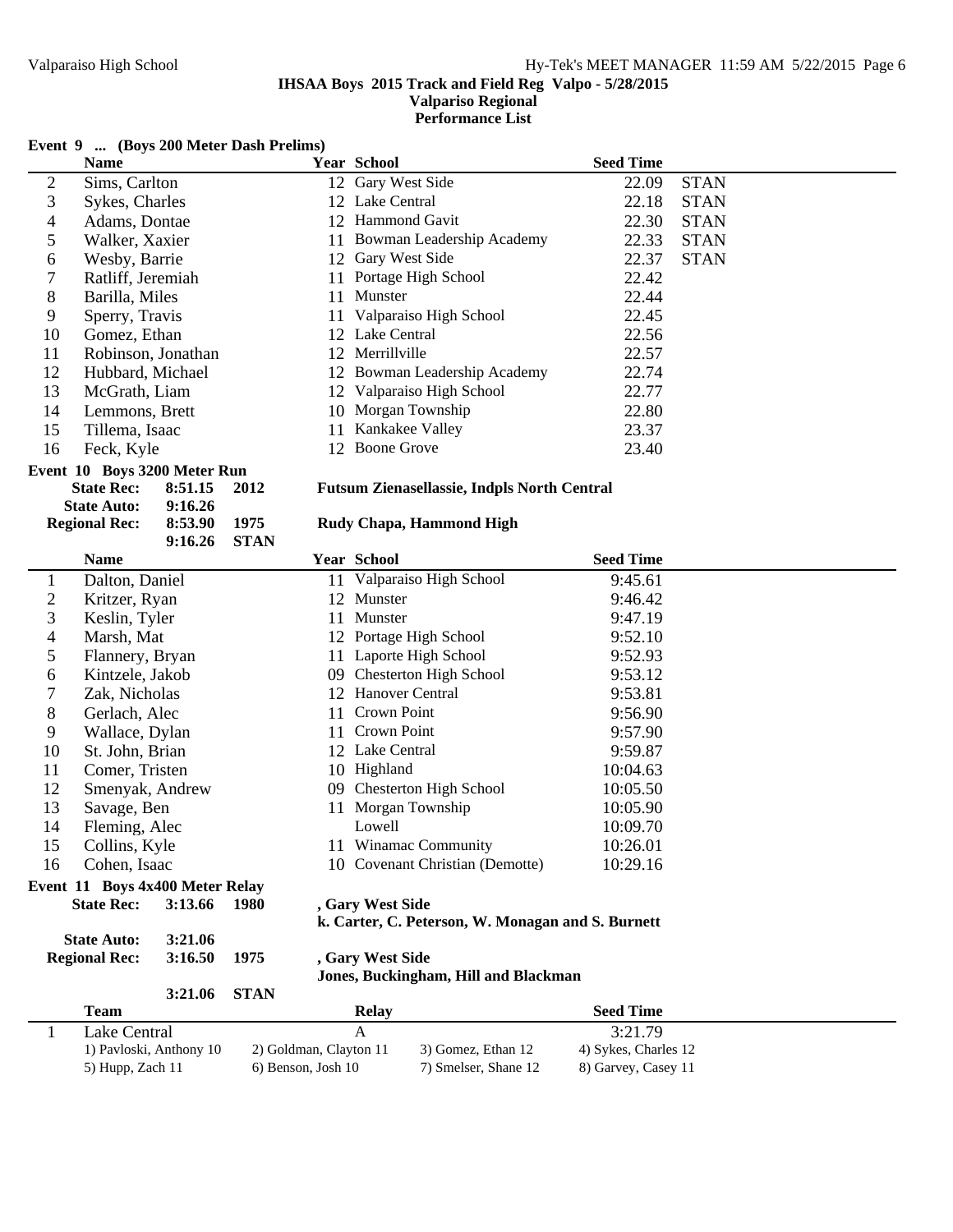#### **IHSAA Boys 2015 Track and Field Reg Valpo - 5/28/2015 Valpariso Regional Performance List**

#### **Event 11 ... (Boys 4x400 Meter Relay)**

|                | <b>Team</b>                                       | <b>Relay</b>                                        |                                          | <b>Seed Time</b>           |  |  |
|----------------|---------------------------------------------------|-----------------------------------------------------|------------------------------------------|----------------------------|--|--|
| $\overline{c}$ | Valparaiso High School                            | $\mathbf{A}$                                        |                                          | 3:21.79                    |  |  |
|                | 1) McGrath, Liam 12                               | 2) Foust, Adam 12                                   | 3) Helm III, Steven 11                   | 4) Sperry, Travis 11       |  |  |
|                | 5) Bond, Jakob                                    | 6) Rhein, Connor 12                                 | 7) Smith, Isaiah 11                      | 8) McChristian, Ethan 11   |  |  |
| 3              | Portage High School                               | $\mathbf{A}$                                        |                                          | 3:21.94                    |  |  |
|                | 1) Burnett, Alec 12                               | 2) Ratliff, Jeremiah 11                             | 3) Sebben, Taylor 12                     | 4) Martin, Tommy 11        |  |  |
|                | 5) Finley, Daveon 10                              | 6) Gauldin, Elijah 10                               | 7) West, Christian 10                    | 8) Will, Brandon 10        |  |  |
| $\overline{4}$ | Lowell                                            | A                                                   |                                          | 3:22.63                    |  |  |
|                | 1) Wildman, Mitchell                              | 2) Gill, Jaeger                                     | 3) Knoblich, Joshua 11                   | 4) Sekuloski, Ben 11       |  |  |
|                | 5) Greenholt, Tucker                              | 6) Rosas, Fernando                                  | 7) Jusevitch, Jordan                     | 8) Belt, Austin 12         |  |  |
| 5              | Munster                                           | A                                                   |                                          | 3:23.54                    |  |  |
|                | 1) Chavez, Tim 12                                 | 2) Marcus, Matt 10                                  | 3) Gutwein, Seth 12                      | 4) Jen, Kyle 11            |  |  |
|                | 5) Jonelis, Michael 10                            | 6) Lopez, Manny 12                                  | 7) Barilla, Miles 11                     | 8) Small, Hunter 10        |  |  |
| 6              | Merrillville                                      | A                                                   |                                          | 3:23.83                    |  |  |
|                | 1) Ferrell, Garrett 12                            | 2) Harris-Jackson, Montrell 1.3) Hurson, Brandon 12 |                                          | 4) Robinson, Day'Shoun 12  |  |  |
|                | 5) Sales, Brian 12                                | 6) Thompson, Matthew 11                             | 7) Wheeler, JoRale 11                    | 8) Young, Jordan 11        |  |  |
|                |                                                   | A                                                   |                                          | 3:23.95                    |  |  |
| 7              | Bowman Leadership Academy<br>1) Rae, Marvin 11    | 2) Hurt, Charles 12                                 | 3) Hubbard, Michael 12                   | 4) Walker, Xaxier 11       |  |  |
|                | 5) Schiele, Martin Fritzdell 116) Allen, Devon 12 |                                                     |                                          |                            |  |  |
|                |                                                   |                                                     |                                          |                            |  |  |
| 8              | Gary West Side                                    | A                                                   |                                          | 3:28.97                    |  |  |
|                | 1) Buggs, Daronte 12                              | 2) Wesby, Barrie 12                                 | 3) Jackson, Terry 12                     | 4) Sims, Carlton 12        |  |  |
|                | 5) Porter, Klayton 10                             | 6) Barnes, Darius 12                                | 7) Brookshire, Kaylin 10                 | 8) Williams, Donte 09      |  |  |
| 9              | Crown Point                                       | $\mathbf{A}$                                        |                                          | 3:29.48                    |  |  |
|                | 1) Akers, Casey 10                                | 2) Grady, Troy 12                                   | 3) Kyles, Devion 11                      | 4) Mosak, Matthew 11       |  |  |
|                | 5) Muniz, Marc 11                                 | 6) Pytel, Jared 09                                  | 7) Ryan, Nick 09                         | 8) Shoemaker, Garret 11    |  |  |
| 10             | Laporte High School                               | A                                                   |                                          | 3:30.00                    |  |  |
|                | 1) Bohling, Joshua 10                             | 2) Brock, Austin 12                                 | 3) Littlejohn, Gregory 12                | 4) Curry, Jeremy 12        |  |  |
|                | 5) Ferrell, John 09                               | 6) Cornett, Casey 11                                | 7) Williams, Dion 11                     |                            |  |  |
| 11             | <b>Winamac Community</b>                          | $\mathbf{A}$                                        |                                          | 3:32.47                    |  |  |
|                | 1) Beckner, Michael 10                            | 2) Loehmer, Kole 11                                 | 3) O'Donnell, Michael 10                 | 4) Perry, Dylan 10         |  |  |
|                | 5) Tankersley, Braden 10                          | 6) Terry, Jett 09                                   | 7) Vontobel, Joseph 10                   | 8) Zupin, Zen 11           |  |  |
| 12             | Andrean                                           | A                                                   |                                          | 3:32.62                    |  |  |
|                | 1) Bonta, Brandon 11                              | 2) Ganz, Jeremy 11                                  | 3) Grady, Jonathan 12                    | 4) Griffin, Roman 11       |  |  |
|                | 5) McCully, Kewan 12                              | 6) Satoski, Owen 12                                 | 7) Thiel, Rich 12<br>8) Ubanwa, Bryan 10 |                            |  |  |
| 13             | Morgan Township                                   | A                                                   | 3:32.67                                  |                            |  |  |
|                | 1) Chapman, Cameron 09                            | 2) Gast, Caleb 11                                   | 3) Gast, Tyler 12                        | 4) Gast, Aaron 11          |  |  |
|                | 5) Lemmons, Brett 10                              | 6) Marr, Andrew 12                                  | 7) Turbin, Jeff 12                       |                            |  |  |
| 14             | <b>Chesterton High School</b>                     | A                                                   |                                          | 3:32.97                    |  |  |
|                | 1) Rhed, Lucas 11                                 | 2) Biehl, Billy 12                                  | 3) Nabhan, Zac 11                        | 4) Razo, Louie 09          |  |  |
|                | 5) Amling, Michael 12                             | 6) Sullivan, Emmett 11                              | 7) Warren, Hunter 11                     | 8) Williams, Marlon 11     |  |  |
| 15             | Knox                                              | $\mathbf{A}$                                        |                                          | 3:35.34                    |  |  |
|                | 1) Anderson, Jordan 12                            | 2) Broeker, Kooper 09                               | 3) Carlson, Cody 12                      | 4) Heineman, Jacob 10      |  |  |
|                | 5) Materna, Daulton 12                            | 6) Posey, Anthony 09                                | 7) Risner, Blake 10                      | 8) Trujillo, Nathan 10     |  |  |
| 16             | North Newton                                      | A                                                   |                                          | 3:35.90                    |  |  |
|                | 1) Beard, Shadoe 10                               | 2) Davis, Harvey 10                                 | 3) Espino, Miguel 10                     | 4) Espino, Leo 12          |  |  |
|                | 5) Kikalos, Demi 11                               | 6) Tichenor, Ryan 12                                |                                          |                            |  |  |
|                | Event 12 Boys High Jump Start at 6'0              |                                                     |                                          |                            |  |  |
|                | <b>State Rec:</b><br>7-01.25                      | 1977<br><b>Jeff Woodard, New Albany</b>             |                                          |                            |  |  |
|                | <b>State Auto:</b><br>$6 - 04$                    |                                                     |                                          |                            |  |  |
|                | <b>Regional Rec:</b><br>$6 - 09$                  | <b>Ben Daniel, Merrillville</b><br>2000             |                                          |                            |  |  |
|                | 6-04.00                                           | <b>STAN</b>                                         |                                          |                            |  |  |
|                | <b>Name</b>                                       | Year School                                         |                                          | <b>Seed Mark</b>           |  |  |
| $\mathbf{1}$   | Hemphill, Shanquan                                |                                                     | 11 Michigan City High School             | <b>STAN</b><br>$6 - 06.00$ |  |  |
| 2              | Armstrong, Daniel                                 |                                                     | 11 Michigan City High School             | $6 - 06.00$<br><b>STAN</b> |  |  |
|                |                                                   |                                                     |                                          |                            |  |  |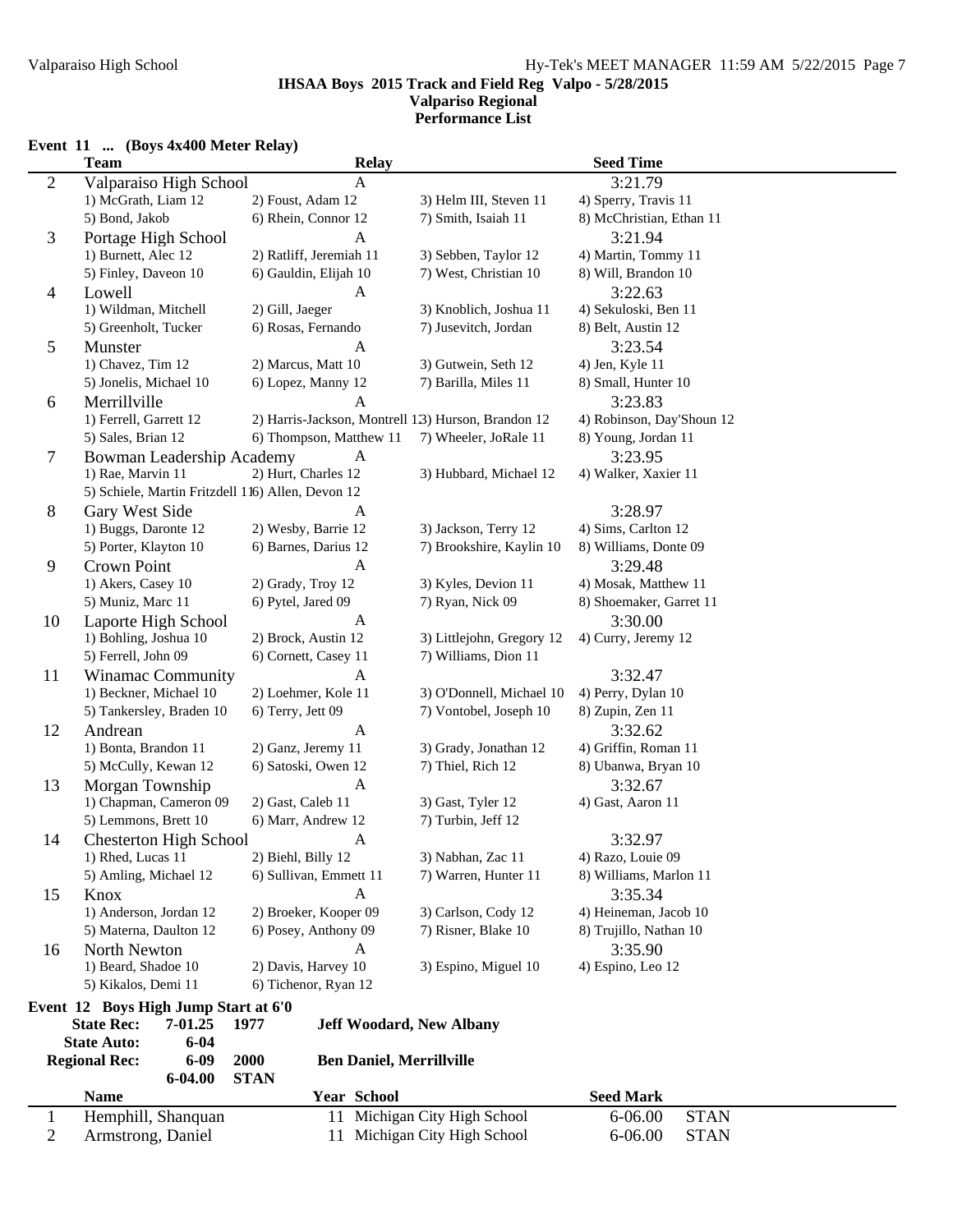**Performance List**

## **Event 12 ... (Boys High Jump Start at 6'0)**

|                                                                             | <b>Name</b>                       |          |             |    | Year School                         | <b>Seed Mark</b> |             |
|-----------------------------------------------------------------------------|-----------------------------------|----------|-------------|----|-------------------------------------|------------------|-------------|
| 3                                                                           | Blank, Brad                       |          |             |    | 12 Hebron                           | 6-03.00          |             |
| 4                                                                           | Thrasher, William                 |          |             |    | 10 North Newton                     | 6-03.00          |             |
| 5                                                                           | Howard, Lee                       |          |             |    | 12 Hammond Bishop Noll Institute    | $6 - 02.00$      |             |
| 6                                                                           | Thomas, Desmond                   |          |             |    | 12 Merrillville                     | $6 - 02.00$      |             |
| 7                                                                           | Balch, Landon                     |          |             |    | 10 Rensselaer Central               | $6 - 02.00$      |             |
| 8                                                                           | Smallwood, Makiyah                |          |             |    | 10 Michigan City High School        | $6 - 02.00$      |             |
| 9                                                                           | Marsh, Jacob                      |          |             |    | 09 Laporte High School              | $6 - 01.00$      |             |
| 10                                                                          | James, Brandon                    |          |             |    | 10 Hobart                           | $6 - 01.00$      |             |
| 11                                                                          | Swope, Spencer                    |          |             |    | 12 Crown Point                      | $6 - 00.00$      |             |
| 12                                                                          | Jacob, Christian                  |          |             |    | 12 Calumet                          | $6 - 00.00$      |             |
| 13                                                                          | Stewart, Jake                     |          |             |    | 09 Kouts                            | $6 - 00.00$      |             |
| 14                                                                          | Welch, Kayon                      |          |             |    | 12 East Chicago Central             | $6 - 00.00$      |             |
| 15                                                                          | Simic, Zack                       |          |             |    | 11 Munster                          | $6 - 00.00$      |             |
| 16                                                                          | Corral, Alberto                   |          |             |    | 12 Portage High School              | $6 - 00.00$      |             |
| 17                                                                          | Rimmer, Tylee                     |          |             |    | 11 East Chicago Central             | $6 - 00.00$      |             |
|                                                                             | <b>Event 13 Boys Discus Throw</b> |          |             |    |                                     |                  |             |
| <b>State Rec:</b><br><b>John Schulte, Hanover Central</b><br>217-01<br>1993 |                                   |          |             |    |                                     |                  |             |
|                                                                             | <b>State Auto:</b>                | 160-08   |             |    |                                     |                  |             |
|                                                                             | <b>Regional Rec:</b>              | 200-04   | 2013        |    | <b>Gelen Robinson, Lake Central</b> |                  |             |
|                                                                             |                                   | 160-08   | <b>STAN</b> |    |                                     |                  |             |
|                                                                             | <b>Name</b>                       |          |             |    | <b>Year School</b>                  | <b>Seed Mark</b> |             |
| $\mathbf{1}$                                                                | Ray, Nicholas                     |          |             |    | 10 Hobart                           | 167-01           | <b>STAN</b> |
| $\overline{c}$                                                              | Fanta, Trenton                    |          |             |    | 11 Hanover Central                  | 166-10           | <b>STAN</b> |
| 3                                                                           | Neary, Ryan                       |          |             |    | 12 Laporte High School              | 154-08           |             |
| 4                                                                           | McGee, Colin                      |          |             |    | 11 Winamac Community                | 145-04           |             |
| 5                                                                           | Sams, Anthony                     |          |             |    | 10 Merrillville                     | 144-06           |             |
| 6                                                                           | Martin, Austin                    |          |             | 11 | Knox                                | 143-11           |             |
| 7                                                                           | Fiacable, Eric                    |          |             |    | 12 Crown Point                      | 141-11           |             |
| 8                                                                           | Baldwin, Jordan                   |          |             |    | 12 Merrillville                     | 141-02           |             |
| 9                                                                           | Dahlkamp, Walter                  |          |             |    | 11 Lake Central                     | 137-10           |             |
| 10                                                                          | Kessler, Mitchell                 |          |             |    | 12 Crown Point                      | 132-08           |             |
| 11                                                                          | Johnson, Nick                     |          |             |    | 10 Portage High School              | 131-06           |             |
| 12                                                                          | Bertucci, Derek                   |          |             |    | 10 Wheeler High School              | 130-06           |             |
| 13                                                                          | Gibson, Curtis                    |          |             |    | 11 Highland                         | 130-04           |             |
| 14                                                                          | Eckert, Brian                     |          |             |    | 12 North Judson-San Pierre          | 128-10           |             |
| 15                                                                          | Rentschler, Eric                  |          |             |    | 12 Highland                         | 124-10           |             |
| 16                                                                          | Heard, Kevin                      |          |             |    | 10 Hammond Gavit                    | 116-03           |             |
|                                                                             | <b>Event 14 Boys Shot Put</b>     |          |             |    |                                     |                  |             |
|                                                                             | <b>State Rec:</b>                 | 66-08.50 | 1997        |    | Jeremy Allen, Pike                  |                  |             |
|                                                                             | <b>State Auto:</b>                | 54-11    |             |    |                                     |                  |             |
|                                                                             | <b>Regional Rec:</b>              | 65-06.50 | 1997        |    | <b>Adam Vrabel, Munster</b>         |                  |             |
|                                                                             |                                   | 54-11.00 | <b>STAN</b> |    |                                     |                  |             |
|                                                                             | <b>Name</b>                       |          |             |    | <b>Year School</b>                  | <b>Seed Mark</b> |             |
| 1                                                                           | Kessler, Mitchell                 |          |             |    | 12 Crown Point                      | 58-06.00         | <b>STAN</b> |
| 2                                                                           | McCann, Tyler                     |          |             |    | 12 Portage High School              | 55-00.50         | <b>STAN</b> |
| 3                                                                           | Fanta, Trenton                    |          |             |    | 11 Hanover Central                  | 54-11.25         | <b>STAN</b> |
| 4                                                                           | Cota, Luke                        |          |             |    | 12 Chesterton High School           | 54-09.00         |             |
| 5                                                                           | Walker, Garrett                   |          |             |    | 12 Chesterton High School           | 54-06.50         |             |
| 6                                                                           | Fiacable, Eric                    |          |             |    | 12 Crown Point                      | 52-11.00         |             |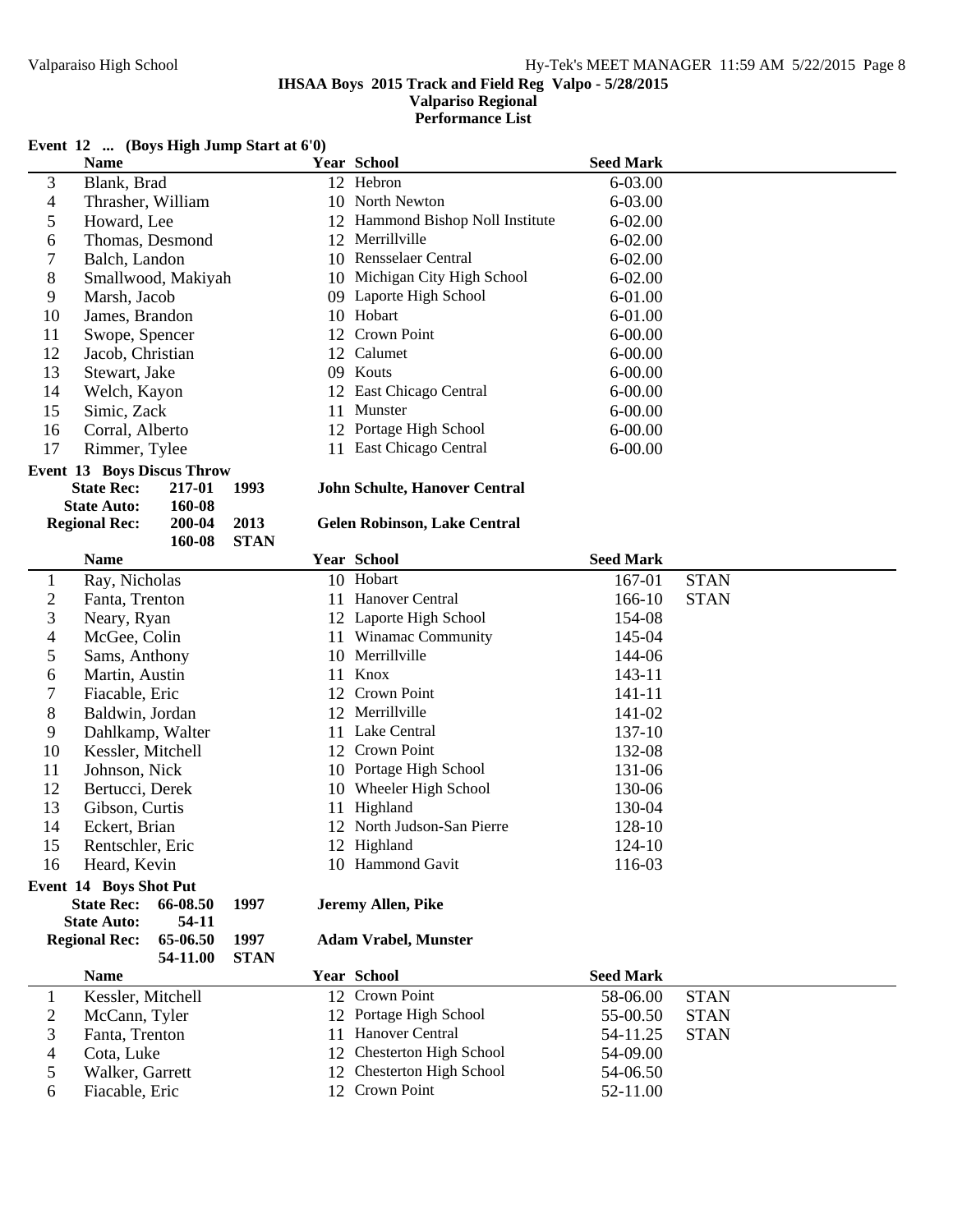**Performance List**

# **Event 14 ... (Boys Shot Put)**

|        | $\mathcal{C}$ and $\mathcal{C}$ is the set of $\mathcal{C}$ in $\mathcal{C}$ is the set of $\mathcal{C}$ |                              |                  |
|--------|----------------------------------------------------------------------------------------------------------|------------------------------|------------------|
|        | <b>Name</b>                                                                                              | <b>Year School</b>           | <b>Seed Mark</b> |
| $\tau$ | Ray, Nicholas                                                                                            | 10 Hobart                    | 51-10.25         |
| 8      | Johnson, Mike                                                                                            | 11 Portage High School       | 50-11.00         |
| 9      | Steele, Lamonte                                                                                          | 12 Gary West Side            | 50-03.00         |
| 10     | Walbring, David                                                                                          | 12 New Prairie High School   | 49-03.25         |
| 11     | Potts, Bradley                                                                                           | 11 Hobart                    | 48-04.00         |
| 12     | Button, Dalton                                                                                           | 12 Winamac Community         | 46-06.25         |
| 13     | Hudnall, Hunter                                                                                          | 12 Highland                  | 45-02.00         |
| 14     | Martin, Austin                                                                                           | 11 Knox                      | 44-09.00         |
| 15     | Stephenson, Newlyn                                                                                       | 10 Bowman Leadership Academy | 43-05.00         |
| 16     | Richardson, Tyler                                                                                        | 12 North Newton              | 42-10.00         |
|        |                                                                                                          |                              |                  |

#### **Event 15 Boys Long Jump**

| <b>State Rec:</b>    | 24-07.75   | 1995        |
|----------------------|------------|-------------|
| <b>State Auto:</b>   | 22-02.50   |             |
| <b>Regional Rec:</b> | 24-00 2004 |             |
|                      | 22-02.50   | <b>STAN</b> |

# **Name Seed Mark Year School Seed Mark**

| 1              | Downs, Jordan                         |
|----------------|---------------------------------------|
| $\overline{2}$ | Wasz, Jacob                           |
| 3              | Williams, Dion                        |
| $\overline{4}$ | Nirtaut, Alec                         |
| 5              | Wallace, Jacob                        |
| 6              | Benson, Jared                         |
| 7              | Mercado, Elijah                       |
| 8              | Crawford, Keith                       |
| 9              | Flores, Philip                        |
| 10             | Thomas, Desmond                       |
| 11             | Clemons, Trashan                      |
| 12             | Spencer, Clay                         |
| 13             | Hill, Jared                           |
| 14             | Anderson, Jordan                      |
| 15             | Harvey, Mike                          |
| 16             | Philbrook, Eric                       |
|                | Event 16 Boys Pole Vault Start at 12' |
|                | 17-00.50<br><b>State Rec:</b><br>2014 |

| state Rec:           | 17-VV.3V | 2014        |
|----------------------|----------|-------------|
| <b>State Auto:</b>   | 14-04    |             |
| <b>Regional Rec:</b> | 15-03    | 5/2013      |
|                      | 14-04.00 | <b>STAN</b> |

# 1 Raffin, Dominic 2 Williamson, Bill 3 Payne, Jacob

4 Thomas, Desmond<br>5 Topper, Zach Topper, Zach 6 Ferrell, Garrett 7 Markiewicz, Kurtis 8 Schneider, Joe<br>9 Henrich III, Jan

# Henrich III, James

- 10 Jaremczuk, Devin
- 11 Yandek, Caleb

|  | 12 Valparaiso High Sch |
|--|------------------------|
|  | 12 Lake Central        |
|  |                        |

| . . | Downs, Jordan          | Merrillville        | 23-07.00 | <b>STAN</b> |
|-----|------------------------|---------------------|----------|-------------|
|     | <b>Wasz</b><br>– Iacob | Wheeler High School | 22-08.00 | <b>STAN</b> |

**State Rec: 24-07.75 Frank Youn 1995 g, Kokoma**

**Rolan Petties, Andrean** 

|    | DO W 119. JOI GAH | $12$ within the                  | 20 U LUU<br>.           |
|----|-------------------|----------------------------------|-------------------------|
| 2  | Wasz, Jacob       | Wheeler High School<br>11        | <b>STAN</b><br>22-08.00 |
| 3  | Williams, Dion    | 11 Laporte High School           | 22-01.25                |
| 4  | Nirtaut, Alec     | 12 Hanover Central               | 21-06.00                |
| 5  | Wallace, Jacob    | 12 Valparaiso High School        | 21-05.25                |
| 6  | Benson, Jared     | 12 Lake Central                  | 21-03.00                |
| 7  | Mercado, Elijah   | Hobart<br>11                     | 21-00.00                |
| 8  | Crawford, Keith   | 10 Lake Central                  | 20-10.50                |
| 9  | Flores, Philip    | 10 Chesterton High School        | 20-09.75                |
| 10 | Thomas, Desmond   | 12 Merrillville                  | 20-09.50                |
| 11 | Clemons, Trashan  | 10 Hammond Morton                | 20-09.25                |
| 12 | Spencer, Clay     | Morgan Township<br>11            | 20-08.25                |
| 13 | Hill, Jared       | 12 Munster                       | 20-06.00                |
| 14 | Anderson, Jordan  | 12 Knox                          | 19-10.50                |
| 15 | Harvey, Mike      | 12 Hammond Bishop Noll Institute | 19-10.00                |
| 16 | Philbrook, Eric   | 12 Kankakee Valley               | 19-09.25                |

#### **State Rec: 17-00.50 Deakin Volz 2014 , Bloomington South**

### $Nicholas Stack, Hobart$

| Name               | <b>Year School</b>           | <b>Seed Mark</b> |             |  |
|--------------------|------------------------------|------------------|-------------|--|
| Raffin, Dominic    | 12 Chesterton High School    | 14-07.00         | <b>STAN</b> |  |
| Williamson, Bill   | 10 Winamac Community         | 14-07.00         | <b>STAN</b> |  |
| Payne, Jacob       | 12 Laporte High School       | 14-07.00         | <b>STAN</b> |  |
| Thomas, Desmond    | 12 Merrillville              | 14-00.00         |             |  |
| Topper, Zach       | 12 Portage High School       | 13-07.00         |             |  |
| Ferrell, Garrett   | 12 Merrillyille              | 13-04.00         |             |  |
| Markiewicz, Kurtis | 12 Lake Central              | 13-01.00         |             |  |
| Schneider, Joe     | 12 Lake Central              | 12-10.00         |             |  |
| Henrich III, James | 10 Michigan City High School | 12-04.00         |             |  |
| Jaremczuk, Devin   | 10 Valparaiso High School    | 12-04.00         |             |  |
| Yandek, Caleb      | 11 Laporte High School       | 12-04.00         |             |  |